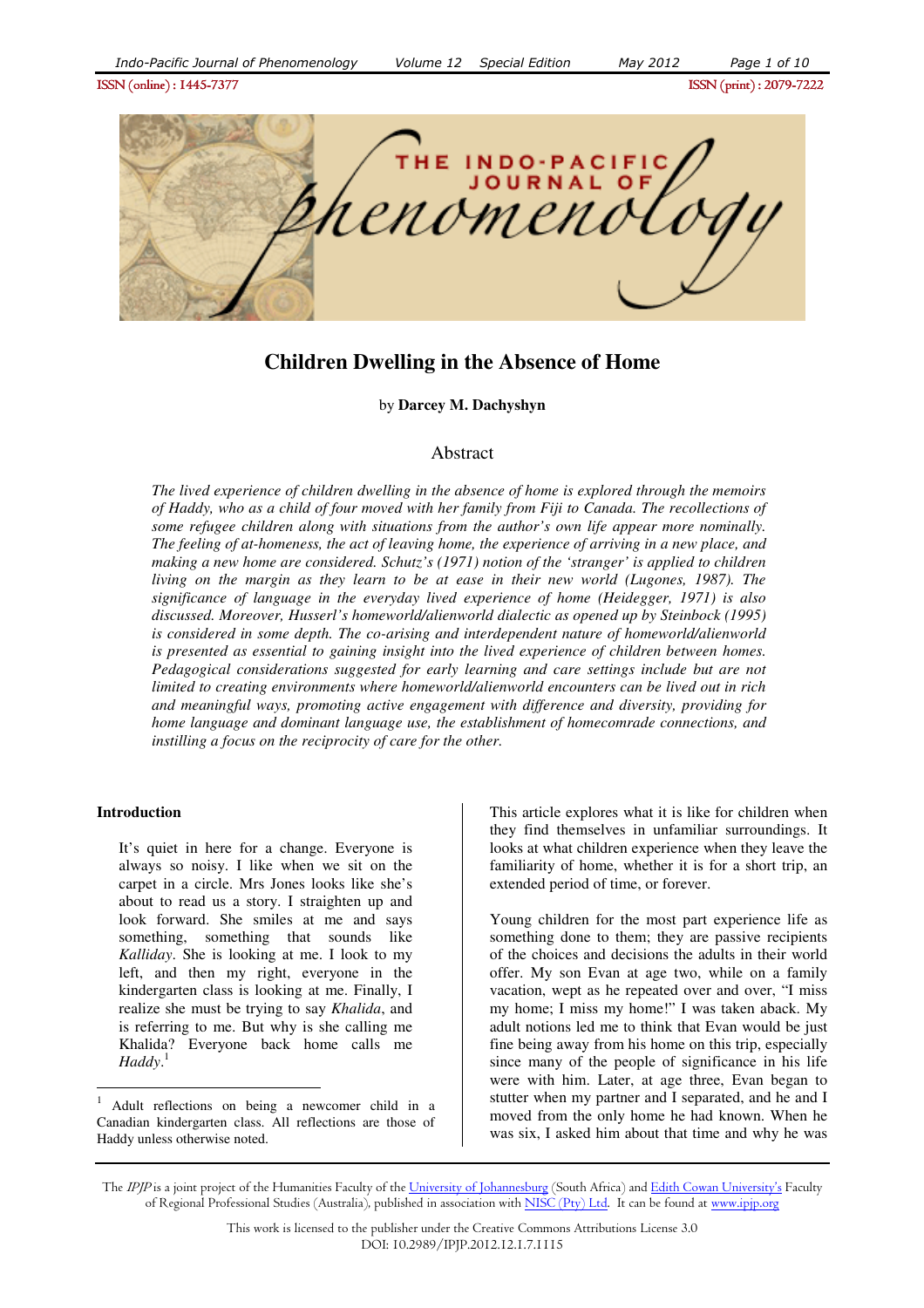so upset when we moved. He said, "Because it was my first home, it's where I belonged!" This lead to questions regarding what it is that children experience when they leave home. It raises questions regarding this sense of belonging that appears to be disrupted.

Some years back, while undertaking graduate studies, one of my classmates (Haddy), knowing of my interest in investigating the lived experience of young children new to Canada, shared her account with me. In her memoir, Haddy provides a detailed description of the circumstances of her initial leave taking from home, aspects of which are drawn upon throughout this essay.

We often go for rides, either by canoe along the mangroves, or walking out into the jungle for hours, or by car to the city, by tractor to the market or by seaplane to one of the other islands, and then we come back, so today seems no exception. The preceding days do not seem out of the ordinary. I spend my time outside with my grandfather weaving jewelry from the tall grass as we sit under the shade of the jackfruit tree. I even managed to sneak away to the coolness of the sugar cane field and doze off for a while. I go with my mother to the creek to wash clothes. The crabs pinch my toes. I love my life, though I miss my father. He has been away in Canada for nearly a year.

On this day, we are up early and my whole family is there to see us off, there must be thirty people, my grandfather and all my aunts, uncles and cousins. The wind is blowing; the palm trees, coconut trees and banana trees sway in the breeze, dust swirls up from the dirt landing strip, and it is hot. My grandfather is walking out of the grass hut that serves as the terminal. He has candies for my brother and me. This is turning out to be some special day! We are not usually given treats when we go for a ride.

I am confused though because everyone is crying and I don't understand. I ask, "Why is everyone so sad, why are you all crying?" Then I add, "We are just going for a ride, we'll be back."

It is so chaotic at the airport. I just can't make sense of it. I feel like I'm in a movie. I'm just watching everything, and because everyone is crying, hugging, and talking at the same time, there is no one holding me. So I am just silent, standing there, eating candy.

I smile up at my grandfather and see tears in

his eyes. My heart rises up to form a lump in my throat. I open my mouth to say something, but my grandfather puts his fingers to my lips and says, "You should not turn around. Don't look back Haddy. Get on the plane and don't look back." I do as I'm told and start to walk towards this huge monstrosity of a plane. I stand under the nose of the plane and look up; transfixed; I have never seen such a huge airplane. My knees start to wobble, I feel as though I might fall. At this point, I don't have a thought for all these people crying, my thoughts are for myself and how am I ever going to get inside this huge airplane. Small for my age, having been born premature and now malnourished because of widespread poverty throughout the Fijian countryside, I panic, I want to race back into my grandfather's arms, but I remember his words, "Haddy don't turn around. Don't look back." I can hear my aunts, uncles and grandfather crying and crying, and I am happy because I think, I'm coming back you know, I'm just going for a ride.

My mother is carrying my brother in one arm. Though older than me, he has always been sickly and in need of my mother's care. Across her shoulder she is carrying her purse and in her other arm, the one not holding my brother, she cradles a tape recorder. They walk up the stairs to the plane. I stand at the bottom, looking up, and not looking back. The stairs are steep; the plane is a long way up. What am I going to do; the spaces between each step look like gaping holes and I am so skinny. What if I fall through one of the holes? I have always had that fear; if I miss a step, I will fall through. I grip tightly to the rail trying to get up the stairs and they are so huge. I step cautiously. My mother and brother are nearing the top and I haven't yet started to climb. My grandfather's words keep repeating in my mind; "Don't look back Haddy. Get on the plane and don't turn around."

# **At-Homeness**

For Haddy, home was a joyful place, a place of freedom and fun and open spaces, and the place where family members spent time with her. Home was far more than the physicality of the building of her home or the things inside this building. She recalls that when she left Fiji she left behind few personal possessions, "A house with a dirt floor, no electricity, no telephone." In her remembering, the tropical climate and people with which she shared time and place meld together to form her conception of home. She also speaks at length about the

The IPJP is a joint project of the Humanities Faculty of the University of Johannesburg (South Africa) and Edith Cowan University's Faculty of Regional Professional Studies (Australia), published in association with NISC (Pty) Ltd. It can be found at www.ipjp.org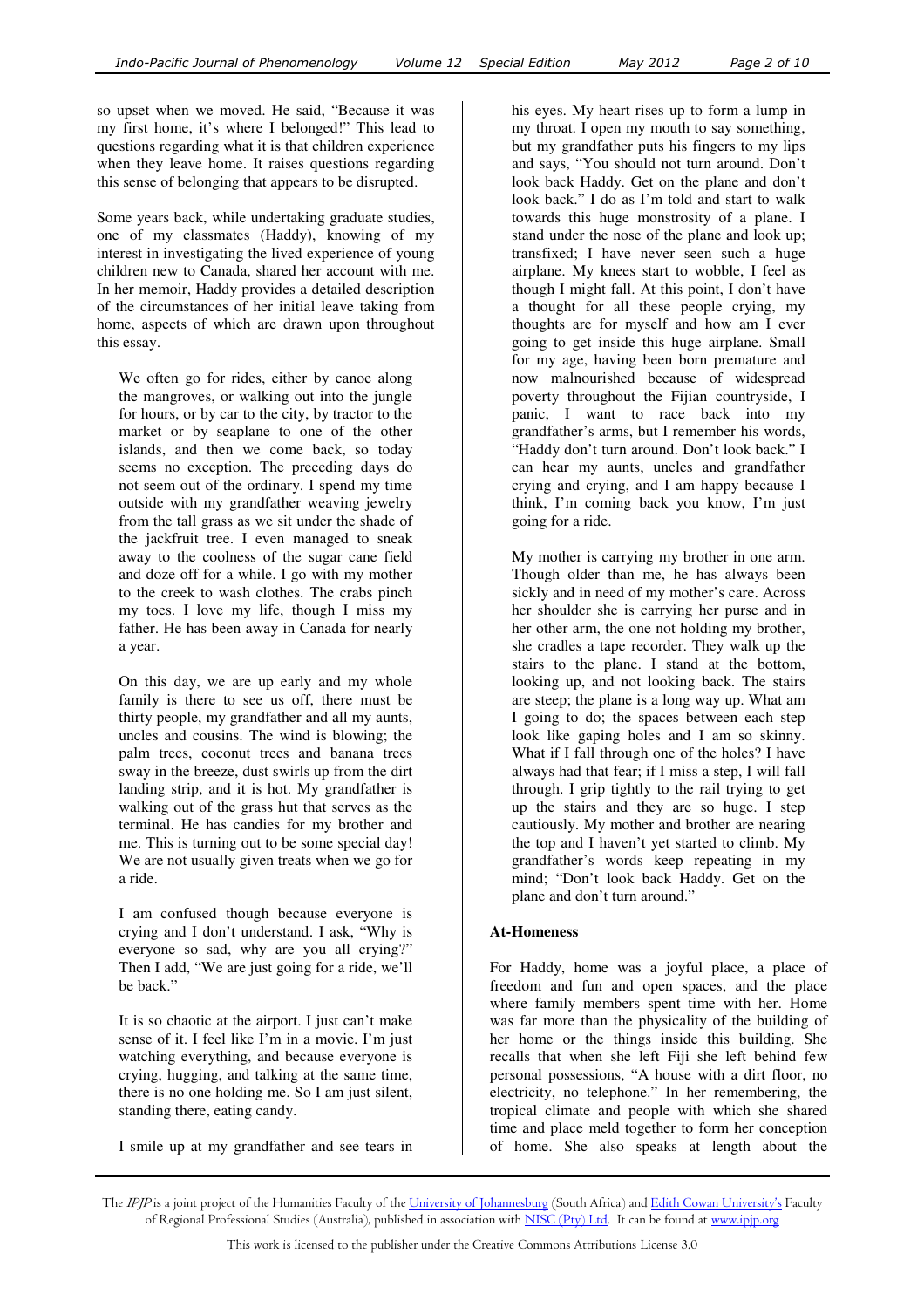importance of her grandfather, how much he had played with her and how as an *Imam*, a Muslim teacher, he should have been aloof and distant, but somehow when she was born, a fragile, premature

I came to Canada in 1975 and in October of 1980 I became a Canadian citizen. Shortly after that my grandfather died. That was the point at which I became a Canadian, when my grandfather died there was no reason to be Fijian; there was no reason to go home.

Haddy was not alone in this feeling:

infant, "All the rules were thrown out."

My grandfather used to send us tapes every couple of weeks. So then I understood why my mother clutched the tape recorder to her as if it were a diamond as we left Fiji. She could not hold on to my hand, for fear of losing her own connection to home.

I wonder if Canada would have become home for Haddy if her grandfather had made the trip with her. Perhaps all her aunts, uncles and cousins needed to be with her as well. I wonder whether having the people would have been enough to satisfy her connection to home. This was not the case for Evan; although he had his family with him, he still missed home.

# **Leaving Home**

Haddy was at home, the south pacific wind was blowing, her loving family surrounded her, she was going for a ride, and she had treats. Home had never been so good. However, there was also confusion, fear, uncertainty and at the same time resolve to do as her grandfather insisted. Strange feelings began to overtake Haddy's usual experience of home.

Even if young children are consulted at all about the plans to leave home, they may lack the life experience to comprehend the full nature of the change that is about to happen. In this case, Haddy's father had already left for Canada to find a way to provide a better life for his family. Now that he was able to bring his wife and children to join him, Haddy was unclear about what was to happen. She believed that they were simply "going for a ride", a usual happy family event. She did not know that this was the most significant ride of her life, and the last time she would ever see her grandfather.

Adults may at times pay little heed to the feelings and experiences of children. Adults also, as in my case of taking Evan on vacation, make assumptions about how children will experience an event. Fantino and Colak (2001), in describing the grief refugee children experience over their loss of home, suggested that adults often dismiss these children's feelings or do not notice them at all. "This may be attributed to a long-held belief that children adapt quickly, bolstered by the tendency of children to not express their sadness and their mourning in words" (Fantino & Colak, 2001, p. 590). When Evan began to stutter as a consequence of no longer being "where he belonged" I became alarmed. I wanted him to be ok, to be happy to be with me. I felt that after all, I was his mother, we were together, and I wondered what else he could possibly need. I did not want to be confronted with his feelings about leaving home every time he spoke.

Both Haddy and Evan had had little if any input into the leave taking that disrupted their sense of home. In the case of refugee children, not only are they not consulted in the decision to leave, but the leaving is also often associated with violence.

I was five when the civil war started. I remember waking up to shouting one night, "Get up! Get up! Hurry! Go! Now!" Rebels pulled my father out of the house and shot him while my mother herded us out the back door. I could hear screams coming from within my aunt's house next door, but the flames rising up through the roof made it impossible for us to help. We just started walking. I never saw my home or my father again. (Remembrances of a Congolese refugee now living in Canada.)

Three Kurdish youth, who fled first to Turkey and then Canada, each expressed different feelings about leaving home. Elind, who was fourteen at the time, knew that they would leave Kurdistan at some point; it was simply a matter of when. She knew that war was a continual part of life and that once they left they would never return. Eleven-year-old Nasik did not understand the long term consequences of leaving - she felt they would come back in a while after the fighting had stopped. Jawero, who was three years old at the time, recalls this period as one of great adventure, with one of the highlights being a trip to an extraordinary toy store in Turkey. Clearly, many factors influence children's conceptions of leaving home.

### **Arriving in a New Place**

Actual arrival in a new location can make leaving home more concrete. Elind and Nasik knew Turkey was only temporary and that they would be moving on, but on arriving in Edmonton they were confronted with the reality of their new life. Elind commented, "What choice did we have, this was our life now." Nasik, not as resolved to the situation said, "It was cold and I hated it. I did not want to go to school, the kids made fun of my name. I have been to five different schools since I came to Canada; it is always

The *IPJP* is a joint project of the Humanities Faculty of the <u>University of Johannesburg</u> (South Africa) and <u>Edith Cowan University's</u> Faculty of Regional Professional Studies (Australia), published in association with <u>NISC (Pty) Ltd</u>. It can be found at <u>www.ipjp.org</u>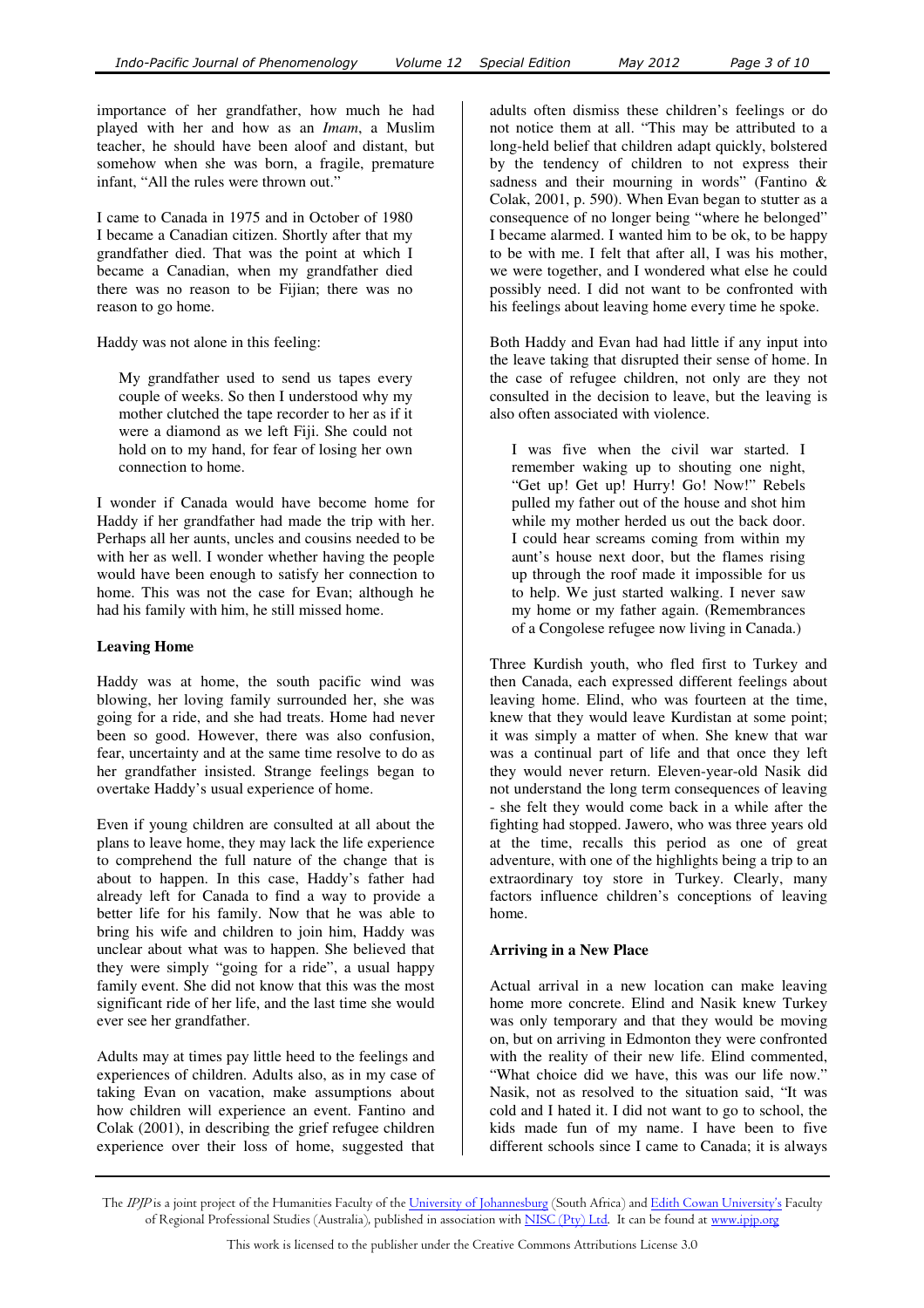the same." Jawero recalls being very pleased with the new winter boots and jacket he received at the settlement house. Each of the children experienced the arrival and settlement process differently, just as they each experienced the departure from home uniquely.

For Haddy, the ending of the ride would mark the arrival in a new place.

We landed in Canada in November and it was cold. My dad and his sister and brother-in-law came to meet us at the airport and brought us winter garments to put on. I was exhausted and ready for this ride to end. But no one talked to me. I was a small child; they thought I was a baby. They talked to my brother but no one was asking me anything or telling me what was happening. So I was just very silent.

Silence is a theme that runs throughout Haddy's experience of leaving home and arriving in a new location. Although speaking of the adult stranger, Schutz (1971) could very well be describing the world of young children, and Haddy's world in particular, as they find themselves displaced and voiceless.

The stranger [child], however, has to face the fact that he [*sic*] lacks any status as a member of the social group he is about to join and is therefore unable to get a starting-point to take his bearings. He finds himself a border case outside the territory covered by the scheme of orientation current within the group. He is, therefore, no longer permitted to consider himself as the center of his social environment, and this fact causes again a dislocation of his contour lines of relevance. (p. 99)

Haddy had previously been surrounded by a large, loving extended family, now suddenly she was set adrift. Nasik also expressed this feeling when she spoke of being the center of attention to so many adults when in Kurdistan, she now found herself located in a reception house in Canada where no one spoke Kurdish.

In further describing the feelings of a stranger, Schutz (1971) stated, "The discovery that things in his [*sic*] new surroundings look quite different from what he expected them to be at home is frequently the first shock to the stranger's confidence in the validity of his habitual 'thinking as usual'" (p. 99). Haddy described how she experienced shock to her habitual way of thinking when she first arrived in Edmonton.

I saw the snow and I did not know what it was. There was so much commotion between my parents and my aunt and uncle; they did not have time to deal with me. My parents had not seen each other for a year so they were like strangers. In Fiji we did not have a phone on the sugar cane farm so we only heard from my dad through letters. Now I felt like I was just tagging along. I felt really alone and isolated and I stopped talking. I felt so overwhelmed. Even if I could have communicated what I felt, I didn't know what I felt because I was so overwhelmed. I didn't know what to say to anyone, because one moment I was in this very hot, beautiful country and then people were crying and then I went on this very long ride, and I threw up on the ride, and then I landed here and I just wish this long ride would end.

The next thing I remember I'm sitting inside this car and this is the first time I had experienced a car like this, a car with a heater. I sat squished in the back seat straining to look out of the window. I saw this white stuff everywhere, all over the ground and I thought it was garbage. I just kept thinking to myself, this place is filthy. This country is filthy. There is so much garbage here they don't even know where to put it. It never occurred to me to ask my parents what this white stuff was. On the side of the road where the snow had been pushed by the grader it was three meters high. I thought this has to be garbage because in Fiji this is how garbage was piled up and it was beside the real garbage, so it must be garbage. Why hadn't the sisters at the convent school told me about snow, they must have known I was going to Canada?

And then as if things couldn't get any worse for me that day, I peed my pants. This had been one very long ride. When we got to my aunt's place I felt overwhelmed again because this stranger, my aunt, stripped me down to my undershirt. I was sitting on the floor and I started to cry. They decided what I needed was a teddy bear to play with. One of my cousins gave me a teddy bear and my aunt got me some clothes. In the meantime, my parents and my brother were outside unloading the car. And I wanted to be out there too. I was standing inside the house behind the screen door pushing on the glass. This was the first time in my life that I had seen a screen door and I didn't know how to open it. I was so upset again. I had never seen this kind of push mechanism and so I felt like they were out there, I was in here, I wanted to get out, I tried, I tried, and I tried to push the screen. All I could think of was to turn the handle but that didn't work. And I am not talking to anyone

The *IPJP* is a joint project of the Humanities Faculty of the <u>University of Johannesburg</u> (South Africa) and <u>Edith Cowan University's</u> Faculty of Regional Professional Studies (Australia), published in association with <u>NISC (Pty) Ltd</u>. It can be found at <u>www.ipjp.org</u>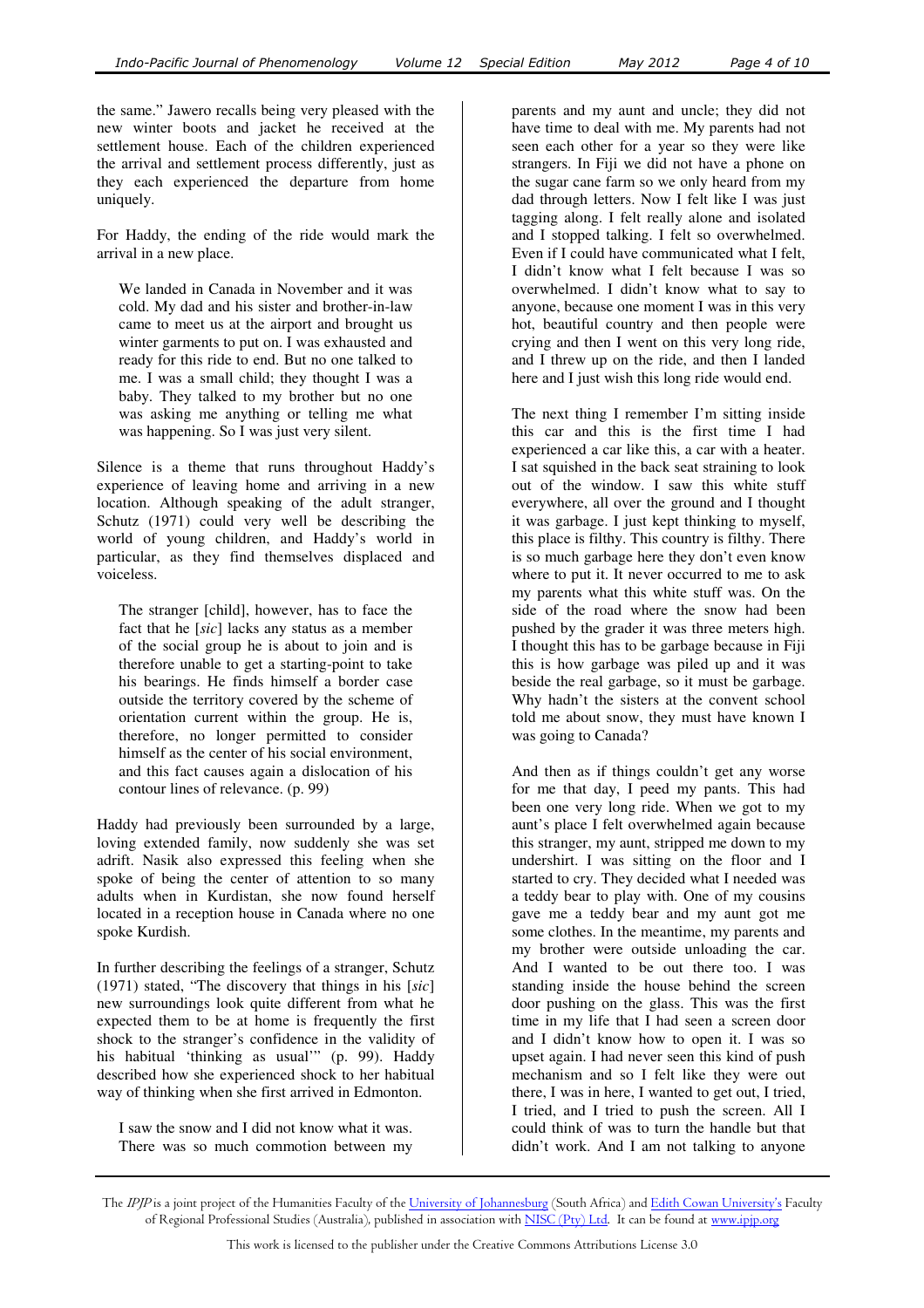and they do not understand my actions. I can't get out of the screen door, and somebody has given me a stuffed animal that I have never had before in my life. I was used to making jewelry with my grandfather or riding on the tractor or being in the canoe with my father, or going to the creek with my mother or my aunt to do the laundry. I found comfort in my family and now I am separated from them and being asked to hold this thing that I cannot identify.

# **Feeling like a stranger**

Magic doesn't work in this new place. Native poetry has lost rhythm and rhyme, Familiar food is labeled a curiosity, And hostile stares replace familial love. To be an immigrant Is to be solitary in the midst of millions. (Ming-Dao, 1992, p. 213)

Haddy's disorientation continued as she began Kindergarten.

I was so overwhelmed all the time. Everything was so new. Just to figure out where the door to my classroom was required so much energy. There was so much to figure out. And my teacher had no idea what to do to help me. She didn't realize that she should take me about the school and show me where things were and how to get from place to place. It all seemed so obvious to her and to the other children. And of course how could she have known what life was like in Fiji. I was left to navigate my own system. I was left to figure out my own way. I would count how many steps it was from the classroom door to outside. Then I would have to figure out what to do to get back. What I did most recesses was to worry about how to get back to the door to my classroom. I was afraid to go too far out. All the doors looked the same so there was no way for me to differentiate. Every door could have been my door. I came to realize early on that it was important to be at the right door, so I couldn't play at recess until I got the whole door thing figured out. I needed a buddy, a partner to show me things, to take care of me.

Haddy found little comfort in the things, people and experiences associated with arrival in a new home.

# **Making a new home**

The question then becomes when and how children begin to make their present location their home. It is possible that all children, given enough time, begin to

consider the place they find themselves in their home.

After I had been in Canada for close to a year, I began kindergarten, and I remember one day thinking I have had enough, I am going home to Fiji. And so rather than going home after kindergarten I just started walking. It had never occurred to me that this was going to be our home. I always had it in my heart that we would leave. I am walking, walking and walking and I realize I am cold and tired and I just want to get back to my parents, but I am lost and I don't know where to go. Then I see a police car stop and my dad comes running out and he hugs me and the next day the kids at school say they saw my picture on the six o'clock news. My parents weren't angry; they were calm. I think they were so relieved. They asked why I hadn't come home and I said that I wanted to go home to Fiji and I think they just felt so sorry for me at that point. This was the moment that I realized I was not going back to Fiji and I realized how far Fiji was from Canada.

In this recollection, Haddy came to accept Canada as the place where she was to reside, but it was not until her grandfather died that she came to accept this new place as her home. In contrast, Elind, Nasik, and Jawero, after many years in Canada, still consider Kurdistan their home and would gladly return there to live if a peaceful Kurdish homeland was established.

Lugones' (1987) description of "being at ease in a 'world'" (p. 12) offers insight into the process of becoming at home in a new environment. Lugones (1987) suggested that becoming a fluent speaker in the language of the new home, adopting and understanding societal norms, being with loved ones, and having a shared history with individuals in the new home contribute to at-home-ness. For young children, this becoming at ease in their new world is often facilitated by the contagious play of their peers.

The playground was a great fear to me. I couldn't play there. I was afraid of the spiral slide. Usually when we went outside I just watched and walked around. Finally, after months of watching the kids on the playground, and staring as I was fascinated by the red spiral slide but I was afraid I would die in it. I didn't know how I would get out of it. It was totally encased. Finally, I decided I would try it. Then half way down I got stuck and I thought what should I do, and then someone yelled, "Push!" I did, and then I realized that I loved the spiral slide.

After months of watching, Haddy was becoming at

The *IPJP* is a joint project of the Humanities Faculty of the <u>University of Johannesburg</u> (South Africa) and <u>Edith Cowan University's</u> Faculty of Regional Professional Studies (Australia), published in association with <u>NISC (Pty) Ltd</u>. It can be found at <u>www.ipjp.org</u>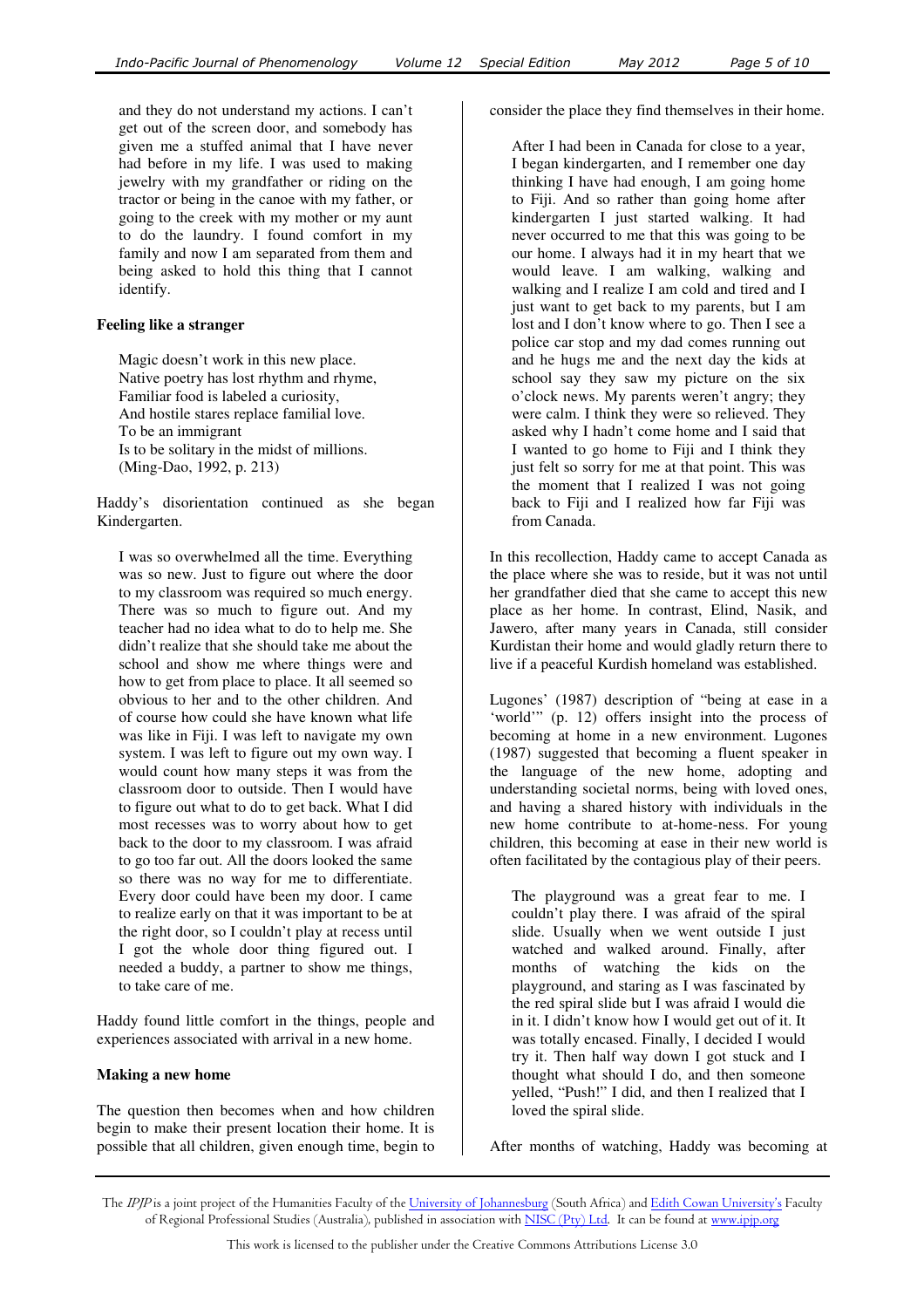ease in her new world. She had obviously also acquired enough of the new language to understand the instruction to "push" in order to make it down the slide.

A detailed look at the implications of young children being language learners while in the process of dwelling between homes is beyond the scope of this paper (See Dachyshyn & Kirova, 2011). Suffice it to say if, as Heidegger (1971) attests, language is the "house of being" (p. 5) then "losing one's ability to name things in the new world is more than an inconvenience" (Kirova, 2006, p. 189). Kirova (2006) believes that the connections made between the people and the things of home are inextricably linked as it is the people of home who bring the elements of home to life through language, "Home, then, is where language gives being to the things at home" (p. 189). Pedagogical implications for newcomer $2$  children who are new language learners are addressed briefly in the final section.

# **Homeworld/Alienworld**

When we 'change places' or take up residence elsewhere, we do not simply leave the terrain behind … *the terrain attaches to the livedbody*.

(Steinbock, 1995, p. 166, italics in original)

Steinbock's (1995) invoking of a generative phenomenological perspective towards Husserl's homeworld/alienworld dialectic offers much of relevance to the deliberations regarding the lived experience of children dwelling in the absence of home. The initial supposition is that within the typical experience of life, one has for a particular territory or place a feeling of being at home (homeworld). It is precisely due to this phenomenon that one also experiences other territories or places as being alien (alienworld). The construction of homeworld/ alienworld is generative in that it is continually in process, being "*historical, geological, cultural, intersubjective, and normative"* [with normative referring to each individual's experience being uniquely theirs and as such normal to them] (Steinbock, 1995, p. 178). As a generative phenomenon, homeworld/alienworld builds over time, both within the present generation as well as through historical generations and social movements that may be outside of conscious awareness. Homeworld/alienworld should therefore be seen as "liminal" (Steinbock, 1995, p. 179ff) in the sense both of continually becoming and continually renewed as well as being limited and delimited by our own lived experience.

<sup>2</sup> Newcomer is an umbrella term used to refer to immigrants, refugees, asylum seekers, etc.

 $\overline{a}$ 

In short, a home is no longer a home when the sense of the homeworld is no longer appropriated, when it is no longer identifiable as *our* world (Steinbock, 1995, p. 235, italics in original).

Haddy undoubtedly felt herself in an alienworld. My son and I also have a sense of homeworld/alienworld, the result of having left Canada first to live in the United States and now in Aotearoa (New Zealand). Although all three countries are English-speaking western countries, we experience the alienness of colloquial expressions and unfamiliar traditions, and we are certainly considered alien with our Canadian accents. However, the homeworld connection goes deeper than the boundary of continent or country. I grew up in a small town and I was very happy living in our small community in Eastern Washington but Evan, having lived his early years in a large city, is much happier in our present location. As Steinbock (1995) suggested in the quotation above, the terrain of our early years has attached itself to us.

Another significant aspect Steinbock (1995) discusses is the co-generative, co-constitutive, and co-relative nature of homeworld/alienworld (p. 180). It is therefore impossible to know home devoid of knowing that which is alien, and vice versa. The two concepts are interdependent, interrelated and coarising. Through a process of 'appropriation' (takingup), individuals come to know that which is normal to their homeworld and through 'transgression' they come to know that which is not normal to their homeworld and is therefore alienworld. Thus, through knowing that which is alien I know more about myself. In a similar vein, Smith (2003) offers that, "'You' and 'I' are the terrain out of which 'we' work and shape our shared existence" (p. xvii). Some pedagogical considerations related to the shared coarising of homeworld/alienworld are offered below.

The homeworld/alienworld as co-relative and coarising has profound implications regarding selfresponsibility and responsibility to the other.

Being responsible toward the alien would be implied in *self*-responsibility because the home becomes home in and through our encounters with aliens; the well-being of home codevelops with the well-being of aliens of an alienworld, letting them be and become precisely alien. (Steinbock, 1995, p. 184-85, italics in original)

It is precisely in our encounter with the other that we experience an opportunity to dwell in-between. Inbetween self-assurance and not knowing, in-between power and non-power, in-between having and not having – this is a neutral space, an empty space, and

The IPJP is a joint project of the Humanities Faculty of the University of Johannesburg (South Africa) and Edith Cowan University's Faculty of Regional Professional Studies (Australia), published in association with NISC (Pty) Ltd. It can be found at www.ipjp.org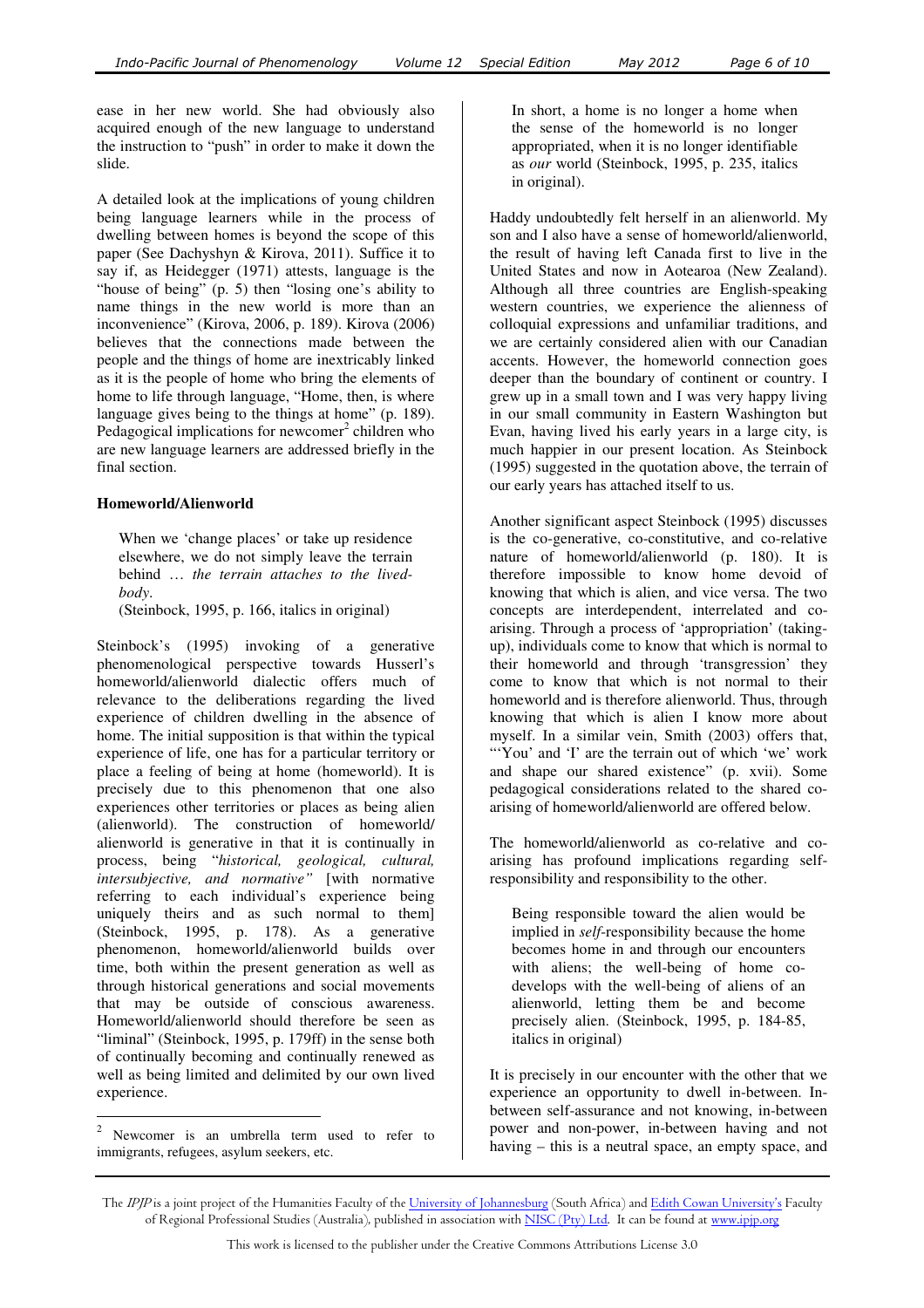yet a space filled with endless co-arising possibilities. "In-betweeness [is] the deep ethical ground out of which it could be possible to negotiate a conversation between factions, between persons, between traditions" (Smith, 2003, p. xvi).

Steinbock (1995) also explored Husserl's concept of "homecomrades", who are those with whom we "colive and co-constitute our homeworld" (p. 198). Although the people with whom we share daily encounters in our homeworld are clearly our homecomrades, Steinbock (1995) suggests that homecomrades do not necessarily have to be present: "They can be my ancestors or other homecomrades who lived generations before me and whom I know only indirectly through, say, world-stories" (p. 198). This is a profoundly important concept in the nature of self, and is echoed by my own experience. Although I am third generation Canadian I grew up in a small town in Western Canada where the majority of the population were of Ukrainian decent. I therefore grew up participating in Ukrainian culture and hearing Ukrainian spoken daily, and it was not until adulthood that I began to realize I was in fact Canadian, not Ukrainian. The homecomrades both living and kept alive through the traditions had instilled in me this aspect of my homeworld. However, homecomrades do not have to be people with whom we share a history; they can be people who we have just met, but with whom we share a common knowing and way of being in the world. These homecomrades could perhaps be described as soul mates.

I wish to make one final point before taking up the pedagogical implication of homeworld/alienworld in our work with young children and their families. This point is that the links between the homeworld and language are paramount in Husserl's phenomenology. Based on Husserl's words, Steinbock (1995) wrote, "From sensuous experience to practical affairs, our homelife as a communal life is structured and determined by language" (p. 209). Steinbock (1995) elaborated on the notion of narrative and its importance to the development of a homeworld. In this regard, I am struck by the image Haddy's memoir evokes of her mother clutching the tape recorder as she boarded the plane.

### **Pedagogical Considerations**

Given that sensorial interaction in the world is a hallmark of early childhood, the notion of terrain attaching itself to our bodies seems a pertinent place to start this discussion of the pedagogical implications of homeworld/alienworld in the lives of young children. During a recent visit to Cairo, Egypt, I watched in amazement as young children successfully navigated their way across busy streets filled with all

manner of conveyance – cars, busses, donkeys, bicycles, and camels - all vying for position with no sense of order according to my western understanding of traffic. I dared not undertake what was commonplace to them. I reflected on how absurd it would seem to these children if they were to suddenly find themselves newcomers in a developed country and be asked to hold hands with their partner, for safety sake, as they walk down the sidewalk. In our work with young children and families we must recognize the deeply imbedded ways in which homeworld terrain is attached to our bodies. "It is not only the world we experience, but the world *from which* we experience" (Steinbock, 1995, p. 222, italics in original).

As educators, it is of paramount importance that we allow the deep embeddedness of homeworld/ alienworld to come to rest within us. As alien as the ways of newcomer children and families are to us, our ways are also alien to them. It often seems that in our fear of alien ways we rush to find common ground and to minimize our differences. This can result in denying our true essence. It disturbs me a great deal as a newcomer to Aotearoa (New Zealand) when I am told of the similarities between Aotearoa and Canada. I do not want to be denied my deep abiding sense of who I am through being told that we are really not that different. If we try to minimize differences, we deny learning more about ourselves as it is in encountering the alienworld that we come to know our homeworld. If we isolate ourselves from knowing the alienworld, we are isolated from knowing ourselves. Encounters with young children and their families ought to be deep and rich explorations of coarising homeworld/alienworld rather than some devolution of sameness that in the end results in 'funds of knowledge' (González, Moll, & Amanti, 2005) being lost as the majority culture's ways of doing and being becoming commonplace.

The self-responsibility that arises out of homeworld/ alienworld offers us the chance to rethink the very essence of our individualistic child-centered early childhood pedagogy. The co-relative and co-arising nature of homeworld/alienworld means that if I am truly to care for myself then I must in turn care for you, since my sense of self is only made manifest in relation to you. It is only through a deep abiding concern for the other that I am able truly to care for myself. It seems to me that when children are reared through child-centered practice in their own special environments, with their own special materials, and with their own special curriculum, a sense of entitlement as opposed to a sense of care for the other becomes the norm. It is possible that looking toward child embeddedness, seeing children as a part and parcel of everyday life and integral to the health and wellbeing of community and of the earth itself, rather

The IPJP is a joint project of the Humanities Faculty of the University of Johannesburg (South Africa) and Edith Cowan University's Faculty of Regional Professional Studies (Australia), published in association with NISC (Pty) Ltd. It can be found at www.ipjp.org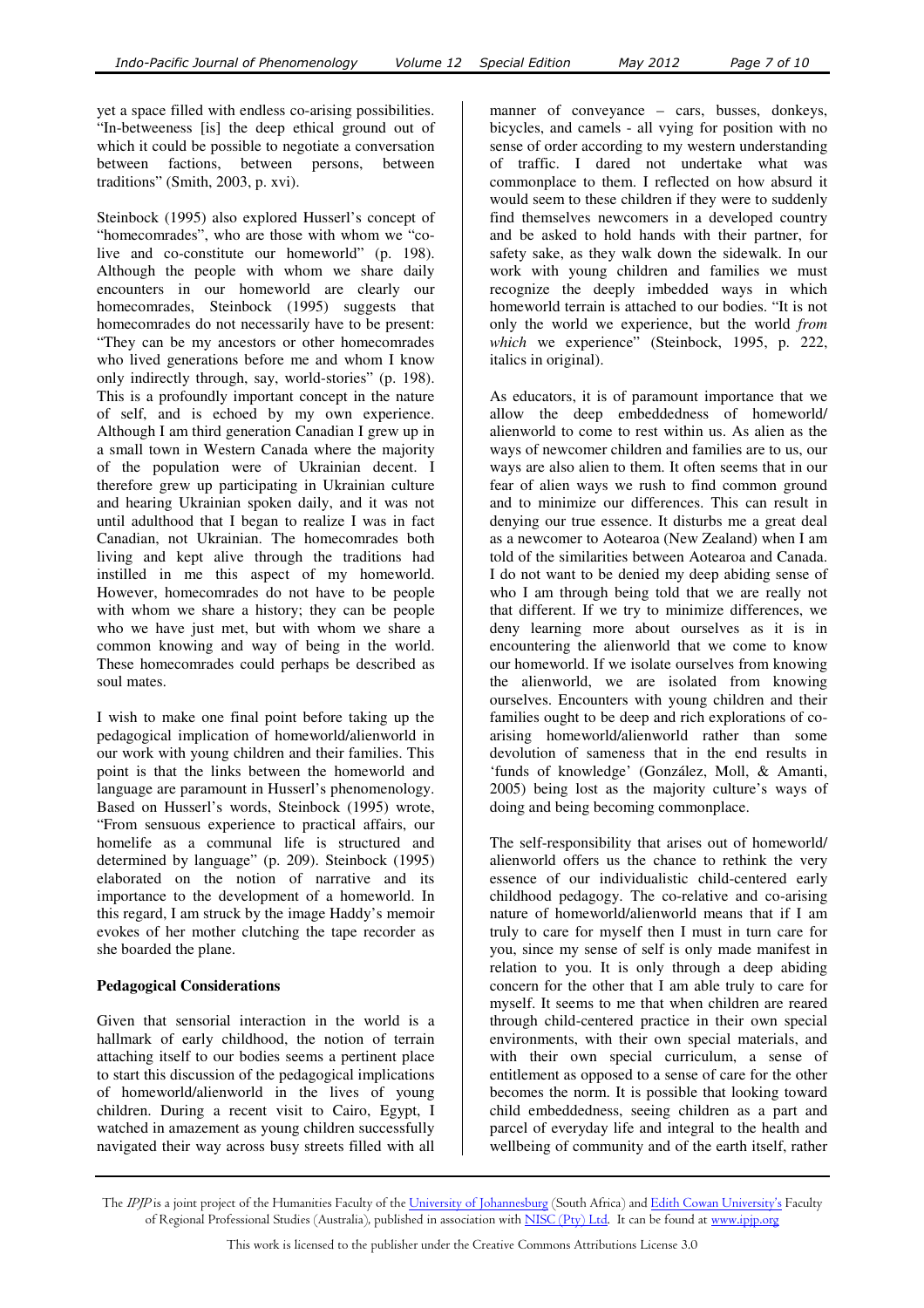than placing them in isolation from the world in their own special environments would make the world a better place. As Smith (2006a) suggests, it is time to begin "formulating notions of human community based on the profound interdependence of human requirements and of human-earth relations" (p. 134).

The care for 'other' implied in homeworld/alienworld is not to be interpreted as patronizing superiority or pity. In the context of early childhood education relationships with families and communities, they are often positioned as needing to be helped in some way. This helping imperative usually relegates the helped to a position of inferiority and deficiency as well as the position of the exotic other (Razack, 1993). This is particularly the case with respect to offering help and programs for families of low socioeconomic status (Bomer, Dworin, May, & Semingson, 2008), a category that can be applied to most newcomer families. The author bell hooks (2000) critiqued the middle class tendency to help the deficient other, "All too often people of privilege engage in forms of spiritual materialism where they seek recognition of their goodness by helping the poor" (p. 130). In fact, our supposed altruism legitimizes the status of the middle class as the "dominator culture" (hooks, 2010, p. 26) and "white supremacist capitalist patriarchy" prevails (hooks, 1994, p. 197). White dominator culture offering its help results in "at home, the poor, the homeless, the disenfranchised, and the young are filled with self-loathing because what is offered in solution to their difficulties is so impossible" (Smith, 2006b, p. 65).

I believe that the aim should be in learning to live well, knowing that we are all inseparably linked through the generative nature of homeworld/ alienworld. If, in the context of early childhood, we can begin to see and live out the care for self as a deep and abiding care for the other then we might begin to see future generations living in a world where diversity/difference/alienness are not feared but rather become the norm. I long for a time when children who are different from the majority are the most sought after playmates rather than the ones relegated to the margins. There are no easy ways or quick fixes, no canned programs to be implemented in order to achieve this goal. Instead, the journey can only be walked mindfully, presently, openly, in each lived moment, one encounter at a time. It means being with children and families rather than trying to fill them up with knowledge and skills (Fromm, 2005). For those of us from the dominant culture, it means listening more and talking less (Smith, 2008). Prakash and Esteva (2008) challenged that "the newly minted expert as well as the established scholar have much to learn about living well from the uneducated and the illiterate–if they can give up the arrogance of their expertise" (p. xii).

In our  $21<sup>st</sup>$  century globalized world, where the movement of people between nations is becoming increasingly commonplace, early childhood settings are uniquely positioned as places where homeworld/ alienworld encounters might abound. For many newcomer children and their families, the early childhood setting is one of the first places of day-today interaction with the dominant culture. Homecomrade encounters have the potential to occur naturally as parents find common ground in the mutual task of raising their children. One very practical way we can facilitate positive and helpful homeworld/alienworld encounters is by finding ways for the home languages of children and the dominant language to act together in meaningful ways. This sharing of languages by all children, both homecomrades and newcomers, will eventually benefit all the children. Although the practicalities of needing a shared common language cannot be denied, the advantages of bi and multi-lingualism should also not be denied. These benefits are not the economic benefits that so often are the focus of multiple language learning arguments, but rather relate to the everyday lived experience of children and adults as we learn to live in ways that value homeworld/ alienworld through acknowledging the significant role language plays in calling forth an individual's world.

I in no way suggest that coming to dwell within the interdependent nature of homeworld/alienworld is going to be easy or that it will make the position of children dwelling in-between smooth and painless. On the contrary, I believe that what Husserl offers us is a reminder that we need to learn to welcome that which is before us, whether hard or easy, whether understood or not, as being simply that which is to be met with openness and frankness. In our grasping for what we think might make our life easier or the life of the other easier, we often miss opportunities for deep and rich encounters with that which makes us human. Andreotti (2010) suggests that as educators we must learn to invite discomfort, difference, ambiguity, and complexity as we move beyond mono-epistemic practices, and in so doing engage in "more rigorous and lively intellectual spaces in education that will open possibilities for us to see, to know, to relate, to imagine and to become 'otherwise' – and to make different mistakes so that learning and conversations keep going" (p. 20).

To conclude, perhaps by way of epilogue, I wish to share a rare magical parenting moment. My son Evan is now 13 years old and as is often the case with youth of this age, it is difficult to know how he is really feeling about life, and in this case, how he is making sense of homeworld/alienworld. We were experiencing our first December summer here in Aotearoa and one evening while walking the beach at low tide in the setting sun, unsolicited, he gifted me

The IPJP is a joint project of the Humanities Faculty of the University of Johannesburg (South Africa) and Edith Cowan University's Faculty of Regional Professional Studies (Australia), published in association with NISC (Pty) Ltd. It can be found at www.ipjp.org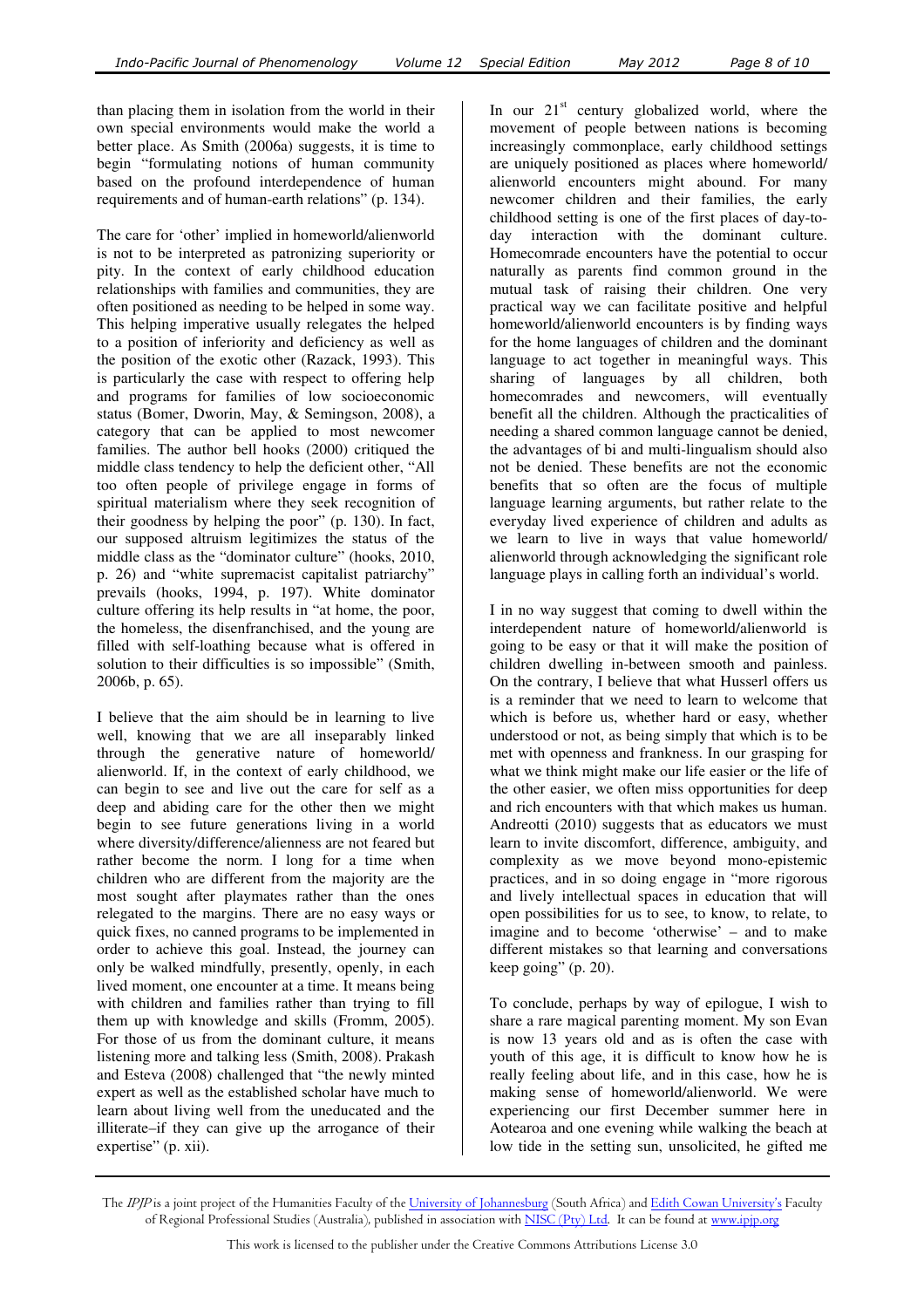by saying, "Thanks for bringing us to New Zealand mom". I guess he is working things out.

\_\_\_\_\_\_\_\_\_\_\_\_\_\_\_\_

#### **Acknowledgment**

Much gratitude is extended to Haddy for so heartfully sharing her story with me. I humbly offer these small insights trusting they might in time find their way into the minds and hearts of those who encounter newcomer children in their classrooms and programmes.

## **Referencing Format**

Dachyshyn, D. (2012). Children dwelling in the absence of home. *Indo-Pacific Journal of Phenomenology*, 12 (Special Edition, May: *Early Childhood Education and Phenomenology*), 10 pp. doi: 10.2989/IPJP.2012.12. 1.7.1115

#### **About the Author**



Darcey M. Dachyshyn is an early childhood education lecturer in the School of Māori, Social and Cultural Studies in Education at the University of Canterbury in Ōtautahi, Aotearoa (Christchurch, New Zealand). Collaborative community-based research with refugee and immigrant communities in Edmonton, Canada, serves as a backdrop to her present explorations of what it means to live and teach interculturally in bicultural Aotearoa. In her work as an educator, Darcey strives to create ways for the lived experience of newcomers to inform early childhood pedagogy. Her tertiary teaching focuses on creating spaces and places for dialogue between culturally and linguistically diverse and dominant culture pre-service teachers and is seen as a way of bringing social justice and equity issues to the forefront of early care and education discourse.

E-mail address: darcey.dachyshyn@gmail.com

### **References**

- Andreotti, V. (2010). Global education in the '21st century': Two different perspectives on the 'post-' of postmodernism. *International Journal of Development and Global Learning, 2*(2), 5-22.
- Bomer, R., Dworin, J. E., May, L., & Semingson, P. (2008). Miseducating teachers about the poor: A critical analysis of Ruby Payne's claims about poverty. *Teachers College Record, 110*(12), 2497-2531.
- Dachyshyn, D. M., & Kirova, A. (2011). Classroom challenges in developing an intercultural early learning program for refugee children. *Alberta Journal of Education Research, 57*(2), 219-232.
- Fantino, A., & Colak, A. (2001). Refugee children in Canada: Searching for identity. *Child Welfare League of America*, *80*(5), 587-596.
- Fromm, E. (2005). *To have or to be*? London: Continuum.
- González, N., Moll, C. M., & Amanti, C. (2005). *Funds of knowledge: Theorizing practices in households, communities, and classrooms*. Mahwah, NJ: Lawrence Erlbaum Associates.
- Heidegger, M. (1971). *On the way to language* (P. D. Hertz, Trans). New York: Harper Collins. (Original work published 1959).

The IPJP is a joint project of the Humanities Faculty of the University of Johannesburg (South Africa) and Edith Cowan University's Faculty of Regional Professional Studies (Australia), published in association with NISC (Pty) Ltd. It can be found at www.ipjp.org